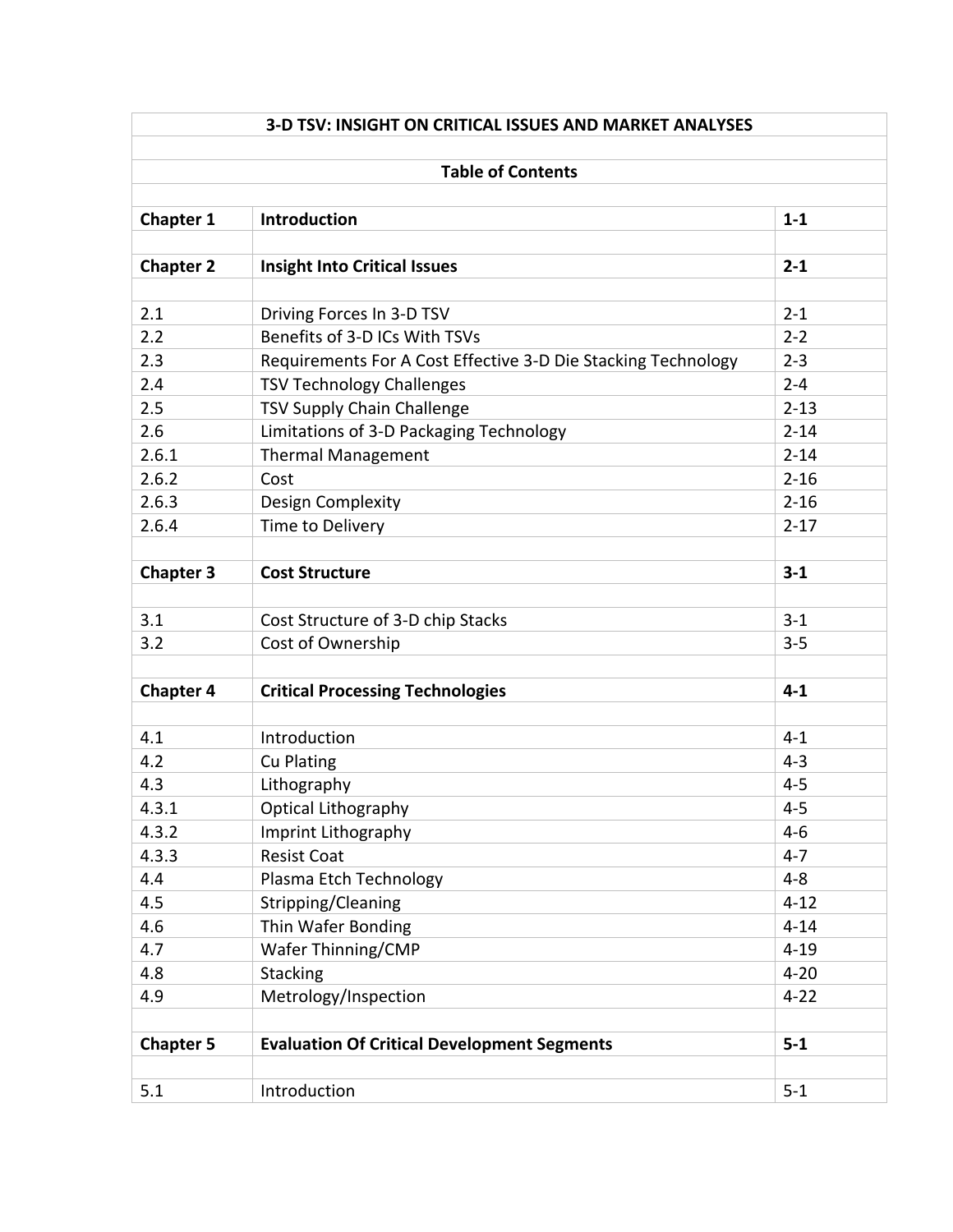| 5.2                    | Via-first                                       | $5 - 3$  |  |  |  |
|------------------------|-------------------------------------------------|----------|--|--|--|
| 5.2.1                  | <b>Equipment Requirements</b>                   | $5 - 5$  |  |  |  |
| 5.2.2                  | <b>Material Requirements</b>                    | $5 - 7$  |  |  |  |
| 5.3                    | Via-Middle                                      | $5 - 8$  |  |  |  |
| 5.3.1                  | <b>Equipment Requirements</b>                   | $5 - 10$ |  |  |  |
| 5.3.2                  | <b>Material Requirements</b>                    | $5 - 11$ |  |  |  |
| 5.4                    | Via-Last                                        | $5 - 14$ |  |  |  |
| 5.4.1                  | <b>Equipment Requirements</b>                   | $5 - 14$ |  |  |  |
| 5.4.2                  | <b>Material Requirements</b>                    | $5 - 15$ |  |  |  |
| 5.5                    | Interposers                                     | $5-17$   |  |  |  |
|                        |                                                 |          |  |  |  |
| <b>Chapter 6</b>       | <b>Profiles Of Participants</b>                 | $6-1$    |  |  |  |
|                        |                                                 |          |  |  |  |
| 6.1                    | Chip Manufacturers/Packaging Houses/Services    | $6 - 1$  |  |  |  |
| 6.2                    | <b>Equipment Suppliers</b>                      | $6 - 18$ |  |  |  |
| 6.3                    | <b>Material Suppliers</b>                       | $6 - 24$ |  |  |  |
| 6.4                    | R&D                                             | $6 - 29$ |  |  |  |
|                        |                                                 |          |  |  |  |
| <b>Chapter 7</b>       | <b>Market Analysis</b>                          | $7 - 1$  |  |  |  |
|                        |                                                 |          |  |  |  |
| 7.1                    | <b>TSV Device Roadmap</b>                       | $7 - 1$  |  |  |  |
| 7.2                    | <b>TSV Device Forecast</b>                      | $7 - 3$  |  |  |  |
| 7.3                    | <b>Equipment Forecast</b>                       | $7 - 8$  |  |  |  |
| 7.4                    | <b>Material Forecast</b>                        | $7 - 11$ |  |  |  |
|                        |                                                 |          |  |  |  |
| <b>List of Tables</b>  |                                                 |          |  |  |  |
|                        |                                                 |          |  |  |  |
| 1.1                    | 3-D Mass Memory Volume Comparison Between Other | $1 - 8$  |  |  |  |
|                        | Technologies And TI's 3-D Technology            |          |  |  |  |
| 1.2                    | 3-D Mass Memory Weight Comparison Between Other | $1 - 9$  |  |  |  |
|                        | Technologies And TI's 3-D Technology            |          |  |  |  |
| 3.1                    | Cost Of Ownership Comparison                    | $3 - 15$ |  |  |  |
| 4.1                    | Via Middle Metrology/Inspection Requirements    | $4 - 24$ |  |  |  |
| 4.2                    | Via Last Metrology/Inspection Requirements      | $4 - 26$ |  |  |  |
| 7.1                    | Forecast Of TSV Devices By Units                | $7 - 4$  |  |  |  |
| 7.2                    | Forecast Of TSV Devices By Wafers               | $7-6$    |  |  |  |
| 7.3                    | Forecast Of TSV Equipment by Type               | $7-9$    |  |  |  |
|                        |                                                 |          |  |  |  |
| <b>List of Figures</b> |                                                 |          |  |  |  |
|                        |                                                 |          |  |  |  |
| 1.1                    | 3-D Technology On Dram Density                  | $1 - 2$  |  |  |  |
| 1.2                    | 3-D Through-Silicon Via (TSV)                   | $1-6$    |  |  |  |